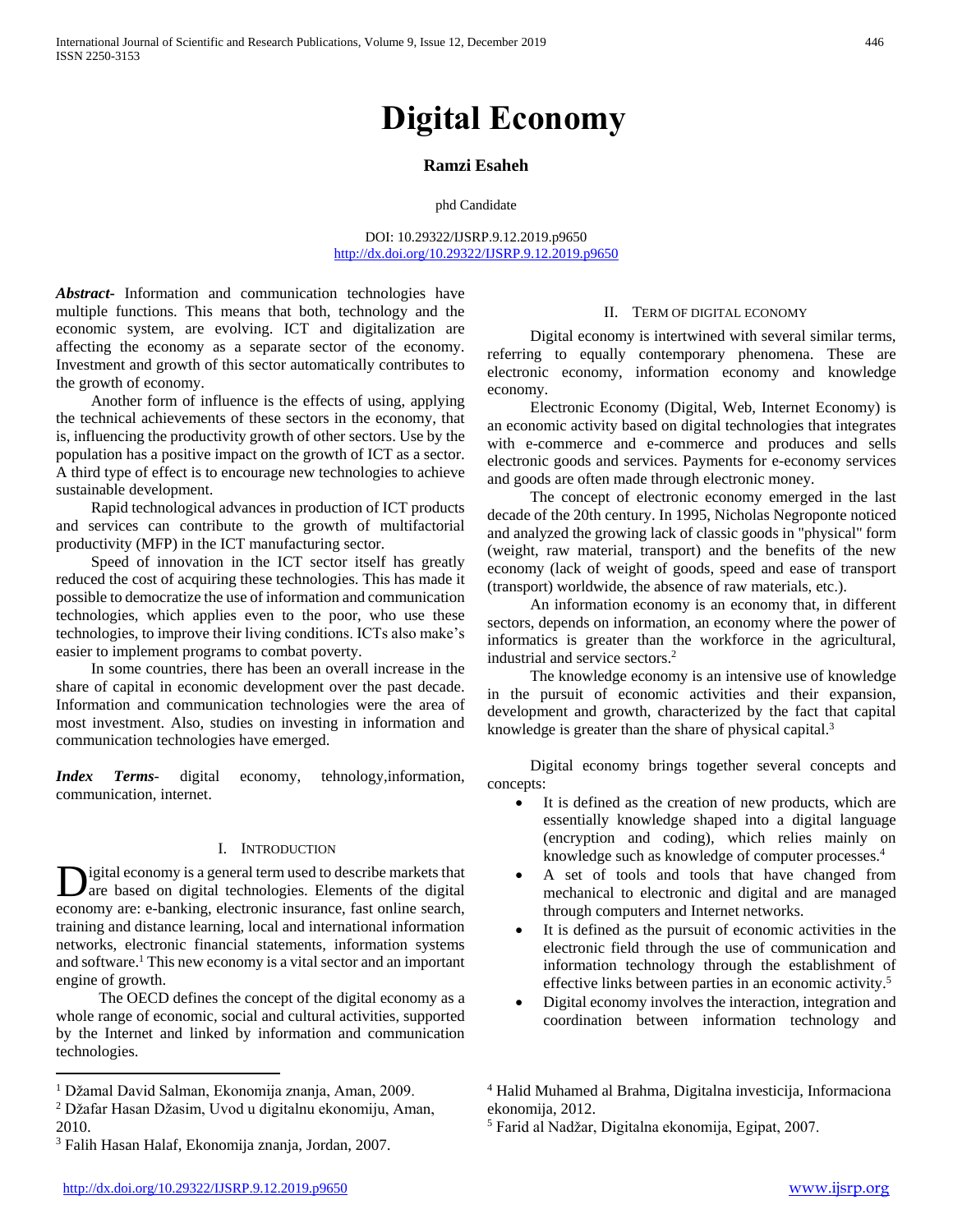communication technology on the one hand and the national economy on the other.<sup>6</sup>

 Digital economy is characterized by the work of building an information society by using information and communication technologies for economic development in many ways:<sup>7</sup>

- Information has become a force in modern societies in the age of digital evolution.
- The digital economy is based on developing the ability of people to use knowledge, information and products and to develop them as a key factor of productive economic value.
- Activate online economic activities and projects without the need for individuals and institutions.
- Availability of electronic contracts for conducting business transactions between individuals.
- The digital economy is linked to changes in the industrial environment.
- Digital globalization and the Internet have created an economy with limited access to consumers and market share everywhere in the world.

Informatics, computers and digital communication are the main drivers of the digital economy.

# III. SCOPE OF THE DIGITAL ECONOMY

 Digital economy is becoming an increasingly important part of the global economy.

 Assessing the size of the digital economy is a major challenge and a topic of much controversy. Some authors divide the e-economy into "direct" (pure online business) and "indirect" (mixed digital and analog activities). The Boston Consulting Group estimated the size of the "Internet Economy" no matter what type of business it was. In 2016, it was \$ 2.3 trillion for the G20 group. The growth of the internet economy is extremely accelerating. It increased from 13.5% of GDP in 2013 to 23% of GDP in 2016.

 According to World Investment Report (WIR, 2017), digital economy is affecting lives of an increasing number of people. Three-quarters of the population in the most developed economies use the internet, in developing countries the prevalence rate is about 50% and about 25% in Africa. There is also an increasing share of internet use in the economy of individuals. In developed and emerging countries, about two-thirds of residents buy online.

The share of the digital economy in business is booming. This applies to business-to-business transactions as well as business-toconsumer transactions. Internet sales (excluding closed digital networks between businesses), increased by a third between 2010 and 2015 according to the UNCTAD Digital Economy Report (UNCTAD, 2015). The value of business-to-consumer transactions has tripled from 0.5% of global GDP in 2010 to 1.5% in 2015. The internet industry itself accounts for about 4% of GDP in the largest economies.

 $\overline{a}$ 

 Governments are increasingly using ICT to interact with citizens and provide services: According to the UN E-Government Development Index, 90 countries offer one or more portals for public information or online services, and 148 countries have at least one form of online transaction services.

# IV. THE GOALS OF DIGITAL ECONOMY

 Transition into digital economy can provide a strong technological boost to competitiveness in all sectors, as it brings great savings on all inputs. Transportation costs are particularly reduced.

 Digital economy, with its many facets, provides new opportunities for business and entrepreneurial activity. It removes the geographical barriers<sup>8</sup>, that is, a new way of accessing foreign, especially very distant, markets. Digital economy provides new tools to solve significant development and social problems. Also, digital economy removes time barriers.

# V. CREATING CONDITIONS FOR DIGITIZING ECONOMY

 In general, digital economy depends on availability of satellites, international communications, personal accounts, subscriptions to the internet, designing corporate websites and using e-mail to prepare and send financial reports and information promptly. There are several conditions that developing countries must develop and improve, as a prerequisite for digitizing the economy.<sup>9</sup>

- Preparation of e-commerce program.
- Preparing a generation of young people to specialize in finance and e-investment through effective and costeffective training.
- Development of financial institutions, banks, financial sections of companies and investment bodies to work on a digital basis.
- Supporting companies in the process of reengineering and switching to electronic financial systems.
- Connecting all financial departments and banks to Internet networks.
- Ensuring privacy of data and financial information for individuals and companies.

 All these conditions have a common prerequisite, which is the construction of technological infrastructure.

# VI. CREATION OF INFORMATION AND COMMUNICATION INFRASTRUCTURE

 ICT infrastructure is mainly based on investment in the most widely used information and communication technologies, such as the software and automated media equipment industries.<sup>10</sup> These innovative industries are based on the preparation, design, implementation, and selection of a computer program that includes a series of computer instructions. A feature of these

<sup>6</sup> Basim Gadir, Ekonomija znanja, Sirija, 2010.

<sup>7</sup> Fred Kolter, Ekonomija znanja, Alžir, 2009.

<sup>8</sup> Rehi Mustafa Alijan, Informaciona ekonomija, Aman, 2010.

<sup>9</sup> Hasan Muzafar al Rezu, Osnove digitalne ekonomije i uvod u internet ekonomiju, 2007.

<sup>10</sup> Džamal David Salman, Ekonomija znanja, Aman, 2009.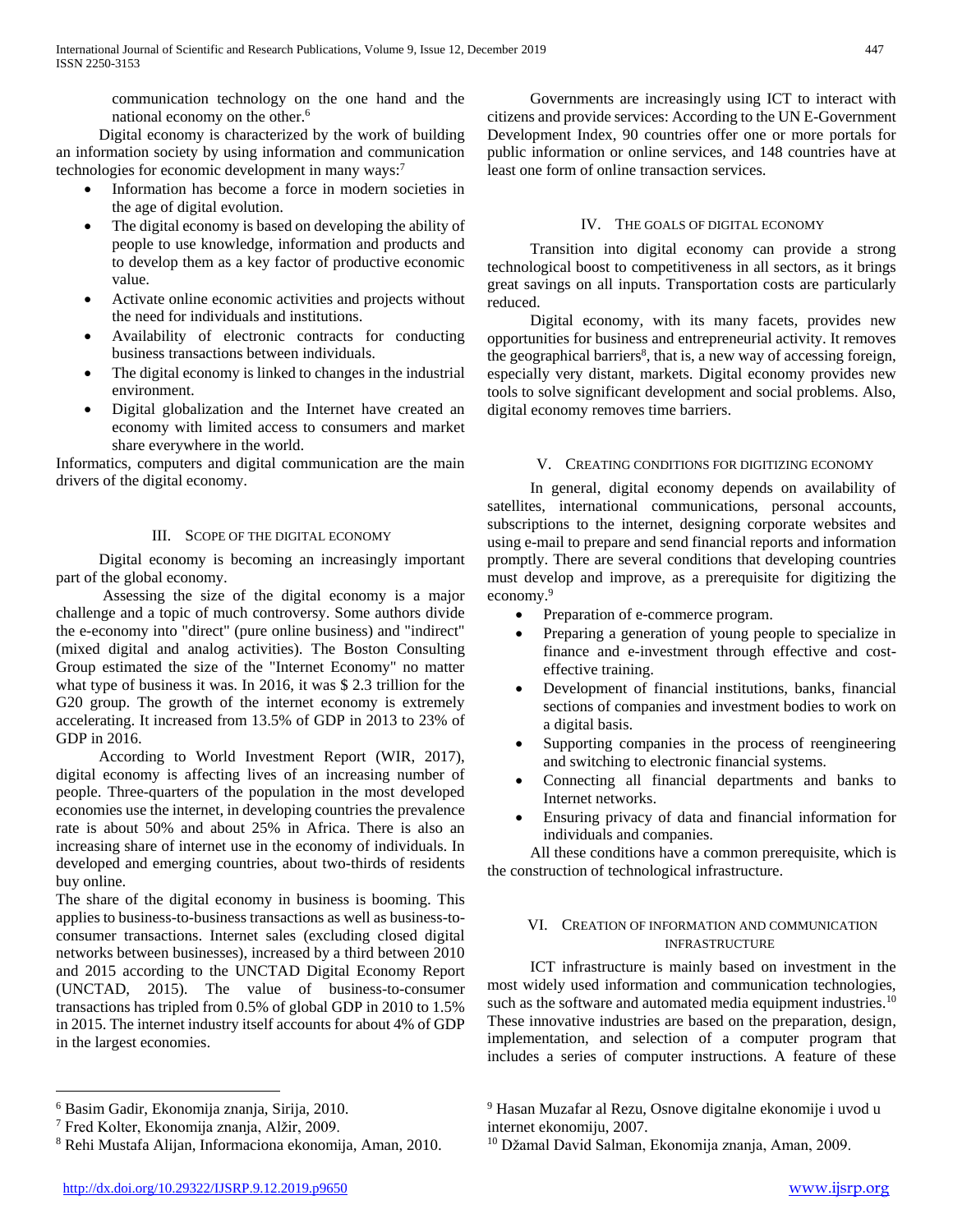industries is the reliance on the human mind, whose productivity is not limited by time or place, and is subject to an integrated marketing system with rapid and competitive returns in foreign markets.

 Achieving well-developed infrastructure is important because it improves others such as health conditions and advancement in education.<sup>11</sup> In the information age, access to global ICT infrastructure, especially through communications, is one of the components of national competitiveness in the world.

The infrastructure investments that underpin digital development are generally realized by telecommunications operators. These may be domestic or telecommunications multinational companies. These are large-scale and long-term investments, as they include international connectivity (submarine and land cables, mainly optical due to long distances), national connectivity (in-country and operator connectivity), metro (in-city operator interconnection).

 According to the World Summit on the Information Society (WSIS), the most important principles for establishing a sustainable information technology infrastructure are: $12$ 

- 1. National development policy supporting investment in ICT infrastructure for new services.
- 2. A national e-strategy that establishes appropriate policies for universal access and means of delivery, including indicators for linking to ICT.
- 3. Developing and strengthening the structure of broadband networks at national, regional and international levels.
- 4. Support for technical, regulatory and operational studies conducted by the International Telecommunications Union and conducted by other relevant organizations.
- 5. Mitigate the challenges posed by illiteracy by using simple non-textual technologies to access people's information and communication technologies.<sup>13</sup>

 Development of information and communication technologies has led to dramatic changes in lifestyles in various spheres - both at the individual or family level, as well as at the level of society, economy and the environment.

 Since the end of the twentieth century, information and communication technologies have been considered a key driver of productivity growth. However, in the mass of articles, strategies, books and brochures, there is not much concrete quantitative research on the impact of ICT on the economy. Most of the major research is conducted by the OECD and refers to OECD countries, that is, developed countries. Most of these studies have demonstrated a positive and economically significant relationship between the state and dynamics of ICT and economic growth.

Although the effects of the application of ICT on development are experientially evident, scientific research measuring the effects of the use of ICT on economic growth is very rare. Even rarer are studies that analyze these effects in less developed and developing countries

 An extensive 2003 OECD survey, entitled OECD, ICT and Economic Growth - Evidence from OECD Countries, Industries and Firms, found that investing in ICT has contributed to the growth and productivity of work in all OECD countries. Still, the impact is not even close in uniform. In the United States, this impact is far greater than in any other OECD country. Only in certain countries, more specifically the US and Australia, has the survey found that sectors that have invested heavily in ICT have experienced faster productivity growth. This is especially true of wholesale and retail trade.

There is little research on the impact of ICT investment on the economic growth and development of underdeveloped and developing countries, and the existing empirical evidence is relatively weak and contradictory, mainly as a result of the lack of reliable ICT data for these countries.

 Information and communication technologies also provide a unique platform for a large number of sustainable development services, such as e-commerce, cashless payment systems, electronic education applications, e-health, territorial and climate change monitoring services, and more broadly e-government. Information and communication technologies can help to achieve solutions to the challenges of sustainable development in the world. Their rapid development enhances the key role of technology in all parts of society.

### **REFERENCES**

- [1] Amir Ibrahim, Informacione tehnologije i njihova primena, Jordan, 2004.
- [2] Basim Gadir, Ekonomija znanja, Sirija, 2010.
- [3] Basim Gadir, izvor prethodno pomenut
- [4] Džafar Hasan Džasim, izvor prethodno pomenut
- [5] Džafar Hasan Džasim, Uvod u digitalnu ekonomiju, Aman, 2010.
- [6] Džamal David Salman, Ekonomija znanja, Aman, 2009.
- [7] Džamal David Salman, Ekonomija znanja, Aman, 2009.
- [8] Falih Hasan Halaf, Ekonomija znanja, Jordan, 2007.
- [9] Farid al Nadžar, Digitalna ekonomija, Egipat, 2007.
- [10] Fred Kolter, Ekonomija znanja, Alžir, 2009.
- [11] Halid Muhamed al Brahma, Digitalna investicija, Informaciona ekonomija, 2012.
- [12] Hasan Muzafar al Rezu, Osnove digitalne ekonomije i uvod u internet ekonomiju, 2007.
- [13] Rehi Mustafa Alijan, Informaciona ekonomija, Aman, 2010.

# AUTHORS

**First Author** – Author. Ramzi Esaheh , phd Candidate

 $\overline{a}$ 

<sup>&</sup>lt;sup>11</sup> Džafar Hasan Džasim, izvor prethodno pomenut

<sup>12</sup> Basim Gadir, izvor prethodno pomenut

<sup>13</sup> Amir Ibrahim, Informacione tehnologije i njihova primena, Jordan, 2004.